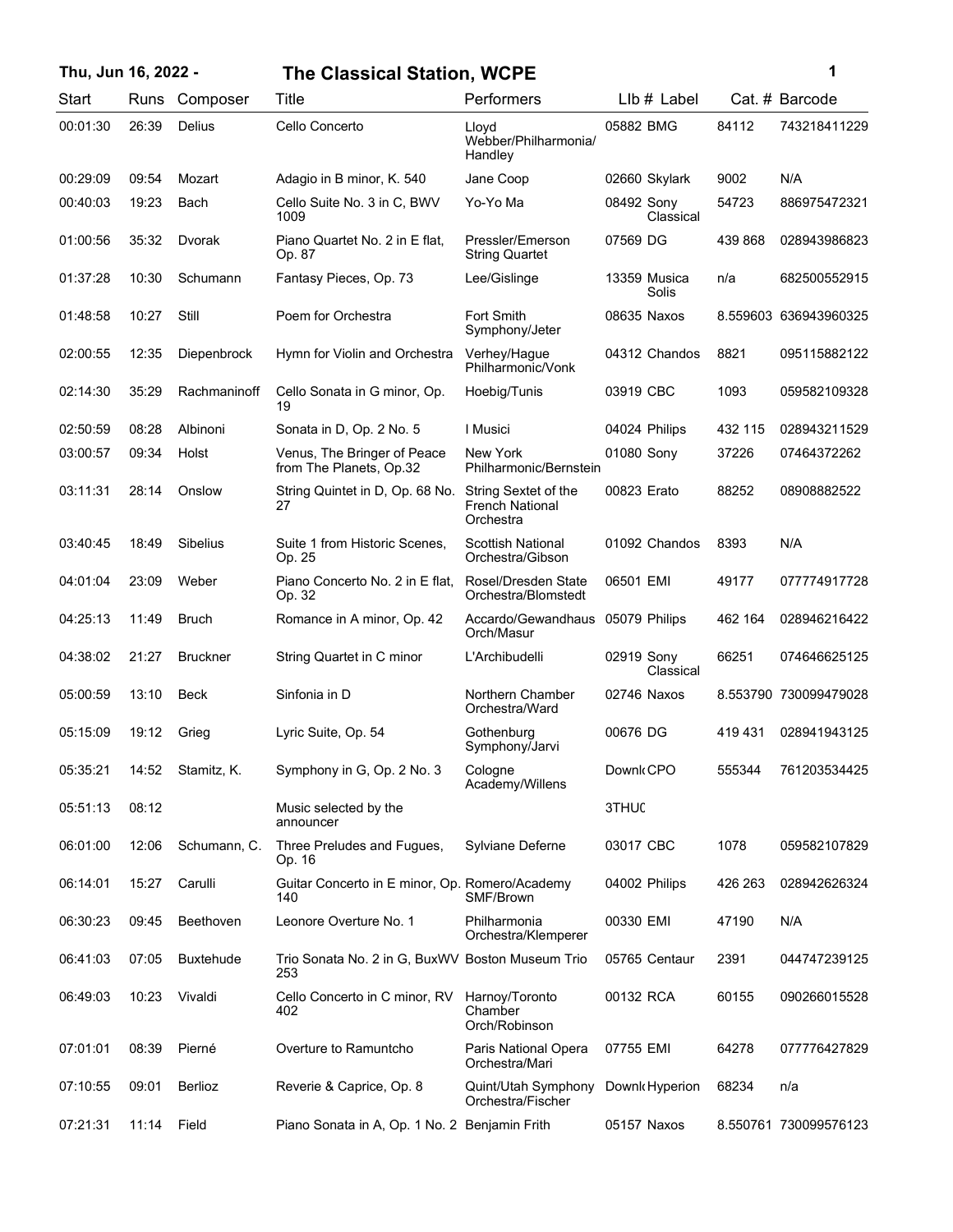## **Thu, Jun 16, 2022 - 2 The Classical Station, WCPE**

| i<br>ł<br>٠ |  |  |
|-------------|--|--|
|             |  |  |
|             |  |  |
|             |  |  |
|             |  |  |

| Start    | Runs  | Composer            | Title                                                             | Performers                                               |             | LIb # Label                                 |         | Cat. # Barcode        |
|----------|-------|---------------------|-------------------------------------------------------------------|----------------------------------------------------------|-------------|---------------------------------------------|---------|-----------------------|
| 07:34:00 | 15:25 | Ravel               | Noble and Sentimental Waltzes Philippe Entremont                  |                                                          | 04195 Sony  | Classical                                   | 53528   | 074645352824          |
| 07:50:40 | 08:44 | Handel              | Trio Sonata No. 2 in D minor                                      | Convivium                                                |             | 05122 Hyperion                              | 67083   | 034571170831          |
| 08:00:59 | 08:26 | Bach, J.C.          | Symphony in F                                                     | Hanover<br>Band/Halstead                                 | 04543 CPO   |                                             | 999 383 | 761203938322          |
| 08:10:40 | 08:57 | Mozart, L.          | Trumpet Concerto in D                                             | Marsalis/English<br>Chamber<br>Orchestra/Leppard         | 02817 Sony  | Classical                                   | 57497   | 074645749723          |
| 08:20:52 | 06:02 | Mendelssohn         | Finale (Presto) from Piano<br>Concerto No. 1 in G minor, Op<br>25 | Hobson/Sinfonia da<br>Camera                             |             | 04463 Arabesque Z6688                       |         | 026724668821          |
| 08:29:24 | 08:08 | Wagner              | Overture to Das Liebesverbot                                      | Royal Scottish National 12980 Chandos<br>Orchestra/Jarvi |             |                                             | 10989X  | 095115198926          |
| 08:38:47 | 04:26 | Chopin              | Berceuse in D flat, Op. 57                                        | Peter Donohoe                                            | 11500 EMI   |                                             | 57547   | 509994575472<br>2     |
| 08:44:28 | 07:41 | Offenbach           | Selections from Gaité<br>Parisienne                               | Pittsburgh<br>Symphony/Previn                            |             | 00205 Philips                               | 411 039 | 028941103925          |
| 08:53:24 | 06:01 |                     | Music selected by the<br>announcer                                |                                                          | 3THUC       |                                             |         |                       |
| 09:01:15 | 10:29 | Glazunov            | Carnaval Overture, Op. 45                                         | <b>Moscow</b><br>Symphony/Golovschin                     |             | 06549 Naxos                                 |         | 8.553838 730099483827 |
| 09:12:59 | 20:55 | <b>Boccherini</b>   | String Quintet in E, Op. 13 No.<br>5                              | Stern/Lin/Laredo/Ma/R 03954 Sony<br>obinson              |             | Classical                                   | 53983   | 074645598327          |
| 09:35:24 | 24:01 | Zelenka             | Sinfonia in A minor                                               | Camerata<br>Bern/Wijnkoop                                |             | 11328 Archiv<br>Produktion                  | 423 703 | 028942370326          |
| 10:01:15 | 23:25 | Popper              | Im Walde (In the Forest), Op.<br>50                               | Kliegel/Nicolaus<br>Esterhazy<br>Sinfonia/Markson        |             | 05707 Naxos                                 |         | 8.554657 636943465721 |
| 10:26:10 | 33:15 | Beach               | Violin Sonata in A minor, Op.<br>34                               | Lee/Padilla (Arcos<br>Trio)                              |             | 08589 White Pine 202<br>Music               |         | 700231250267          |
| 11:01:15 | 14:47 | Haydn               | Trumpet Concerto in E flat                                        | Schwarz/Y Chamber<br>Symphony of New<br>York             | 00362 Delos |                                             | 3001    | N/A                   |
| 11:17:17 | 14:30 | Smetana             | Vysehrad from Ma Vlast (My<br>Fatherland)                         | Saint Louis<br>Symphony/Susskind                         | 02175 Vox   | Unique                                      | 9007    | 04716390072           |
| 11:33:02 | 13:41 | Telemann            | Concerto in E flat for 2 Horns<br>from Tafelmusik                 | Capella<br>Istropolitana/Edlinger                        |             | 03370 Naxos                                 |         | 8.550156 730099515627 |
| 11:47:43 | 11:43 | Schubert            | 4th mvt (Andante & Variations)<br>from Octet in F, D. 803         | Mozzafiato/L'Archibud<br>elli                            | 03685 Sony  |                                             | 66264   | 074646626429          |
| 12:01:16 | 19:05 | Beethoven           | Piano Sonata No. 1 in F minor, Richard Goode<br>Op. 2 No. 1       |                                                          |             | 02041 Book-of-th 7206<br>e-Month<br>Records |         | n/a                   |
| 12:21:36 | 10:46 | Alwyn               | Symphonic Prelude "The Magic Royal Liverpool<br>Island"           | Philharmonic/Lloyd-Jo<br>nes                             |             | 08253 Naxos                                 |         | 8.570144 747313014477 |
| 12:33:37 | 09:50 | Vivaldi             | Concerto in G minor for 2<br>Violins & Cello, Op. 3 No. 2         | Academy of Ancient<br>Music/Hogwood                      |             | 00894 L'Oiseau-L 414 554<br>yre             |         | 028941455420          |
| 12:44:57 | 08:30 | Nicolai             | Overture to The Merry Wives of Vienna<br>Windsor                  | Philharmonic/Kleiber                                     | 02395 Sony  |                                             | 48376   | 07464483762           |
| 12:54:42 | 04:43 | Bach                | Sleepers, Awake!                                                  | Wilhelm Kempff                                           | 04549 DG    |                                             | 453 901 | 028945390123          |
| 13:01:15 | 16:53 | Handel              | Suite from Water Music                                            | Pittsburgh<br>Symphony/Previn                            |             | 00951 Philips                               | 411 047 | 028941104724          |
| 13:19:23 | 10:05 | Vaughan<br>Williams | Overture to The Wasps                                             | London<br>Philharmonic/Handley                           |             | 00928 Chandos                               | 8330    | N/A                   |
| 13:30:58 | 13:23 | Mozart              | Symphony No. 15 in G, K. 124                                      | Prague Chamber<br>Orch/Mackerras                         |             | 05595 Telarc                                | 80300   | 089408030024          |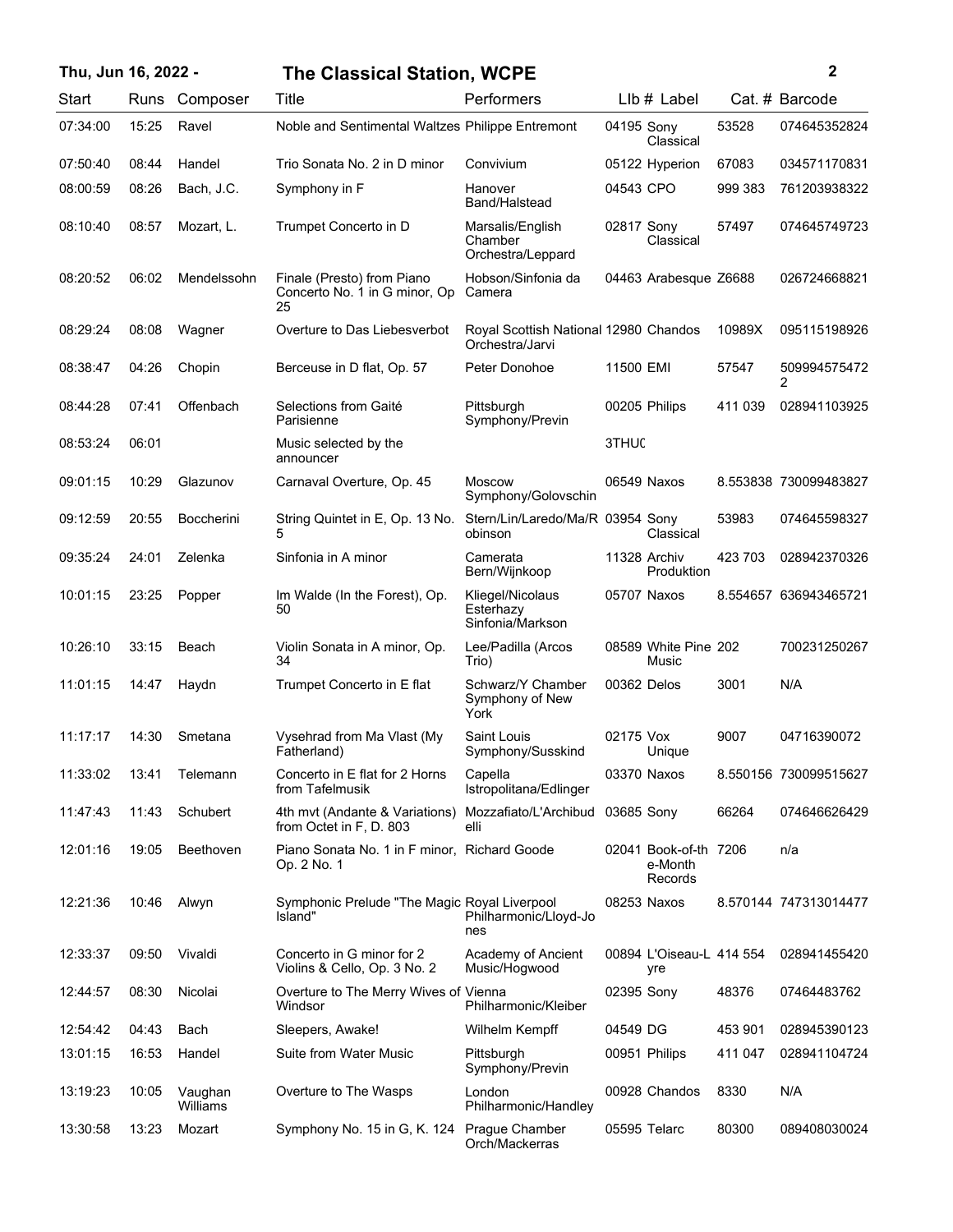## **Thu, Jun 16, 2022 - 3 The Classical Station, WCPE**

| Start    | Runs  | Composer            | Title                                                                                              | Performers                                                                   |             | $Llb#$ Label                         |                | Cat. # Barcode             |
|----------|-------|---------------------|----------------------------------------------------------------------------------------------------|------------------------------------------------------------------------------|-------------|--------------------------------------|----------------|----------------------------|
| 13:45:51 | 13:36 | Dvorak              | Slavonic Rhapsody in D, Op.<br>45 No. 1                                                            | Vancouver<br>Symphony/Comissiona                                             | 03949 CBC   | Records                              | 5166           | 059582516621               |
| 14:01:17 | 18:54 | Diamond             | Symphony No. 4                                                                                     | New York<br>Philharmonic/Bernstein                                           | 08264 Sony  |                                      | 60594          | 074646059425               |
| 14:21:26 | 15:27 | Ravel               | Rapsodie espagnole                                                                                 | <b>Boston</b><br>Symphony/Haitink                                            |             | 05059 Philips                        | 454 452        | 028945445229               |
| 14:38:23 | 21:04 | Copland             | <b>Billy the Kid Ballet Suite</b>                                                                  | San Francisco<br>Symphony/Tilson<br>Thomas                                   |             | 07918 RCA Red<br>Seal                | 63511          | 09026635112                |
| 15:01:17 | 15:00 | Harbach             | Symphony No. 7, "O Pioneers!" London                                                               | Philharmonic/Angus                                                           | 13271 MSR   |                                      | 1614           | 068158516149               |
| 15:17:47 | 18:53 | Wagner              | Prelude to Act 1 & Love-Death<br>from Tristan & Isolde                                             | Metropolitan Opera<br>Orch/Levine                                            | 04770 DG    |                                      | 447 764        | 028944776423               |
| 15:37:55 | 21:33 | Debussy             | Fantasy for Piano and<br>Orchestra                                                                 | von Oeyen/Prague<br>Philharmonia/Villaume                                    |             | 13629 Warner<br>Classics             | 25931          | 01902956 019029562593<br>1 |
| 16:00:43 | 11:29 | Rodrigo             | 2nd mvt (Adagio) from<br>Concierto de Aranjuez                                                     | P. Romero/Academy of 05874 Decca<br>St.<br>Martin-in-the-Fields/Ma<br>rriner |             |                                      | 289 470<br>477 | 028947047728               |
| 16:13:07 | 05:49 | Gallagher           | Finale (Rondo concertante)<br>from Sinfonietta                                                     | London<br>Symphony/Falletta                                                  |             | 08753 Naxos                          |                | 8.559652 636943965221      |
| 16:19:51 | 05:46 | Martucci            | Novelletta, Op. 82                                                                                 | La Scala Philharmonic 03491 Sony<br>Orchestra/Muti                           |             | Classical                            | 53280          | 07464532802                |
| 16:26:32 | 10:36 | Rimsky-Korsak<br>ov | The Young Prince and the<br>Young Princess from<br>Scheherazade, Op. 35                            | Schwalbe/Berlin<br>Philharmonic/Karajan                                      | 01303 DG    |                                      | 419 063        | 028941906328               |
| 16:38:23 | 08:17 | Saint-Saëns         | Finale from Symphony No. 3 in Newman/Pittsburgh<br>C minor, Op. 78 "Organ"                         | Symphony/Maazel                                                              | 03953 Sony  |                                      | 53979          | 074645397924               |
| 16:47:35 | 11:51 | Vanhal              | Symphony in C, "Sinfonia<br>comista"                                                               | <b>Munich Philharmonic</b><br>Chamber<br>Orchestra/Helmrath                  | 03410 Orfeo |                                      | 320 941        | 789368089024               |
| 17:00:41 | 04:33 | Mendelssohn         | 3rd mvt (Scherzo) from Octet in Saint Paul Chamber<br>E flat, Op. 20                               | Orchestra/Zukerman                                                           |             | 00433 Philips                        | 412 212        | 028941221223               |
| 17:06:09 | 05:41 | Liszt               | Transcendental Etude No. 8.<br>"Wild Hunt"                                                         | <b>Russell Sherman</b>                                                       |             | 00176 Albany                         | 028            | 034061002826               |
| 17:12:45 | 05:30 | Respighi            | Pines of the Appian Way from<br>Pines of Rome                                                      | Royal<br>Philharmonic/Batiz                                                  |             | 05105 Naxos                          | 47             | 8.554246-636943424629      |
| 17:19:10 | 09:34 | Schubert            | Finale from Symphony No. 6 in Orchestra of St.<br>C, D. 589                                        | Luke's/Rudel                                                                 |             | 06554 Musical<br>Heritage<br>Society | 512298X n/a    |                            |
| 17:29:59 | 04:39 | Tchaikovsky         | Waltz from Sleeping Beauty,<br>Op. 66                                                              | Slovak State<br>Philharmonic/Mogrelia                                        |             | 08261 Naxos                          | 42             | 8.578041-747313804177      |
| 17:35:33 | 11:00 | Hebden              | Concerto No. 5 in C minor                                                                          | Cantilena/Shepherd                                                           |             | 01996 Chandos                        | 8339           | N/A                        |
| 17:47:28 | 11:58 | Beethoven           | 2nd mvt (Scene by the Brook)<br>from Symphony No. 6 in F, Op. Orchestra/Vanska<br>68 "Pastoral"    | Minnesota                                                                    | 08197 Bis   |                                      | 1825/26        | 731859182526<br>5          |
| 18:00:41 | 10:55 | Alfven              | Swedish Rhapsody No. 2, Op.<br>24 "Uppsala Rhapsody"                                               | Royal Scottish National 03590 Naxos<br>Orchestra/Willen                      |             |                                      |                | 8.553962 730099496223      |
| 18:12:31 | 04:18 | Bach                | 1st mvt (Allegro) from Concerto Melante Amsterdam<br>In A minor for Four<br>Harpsichords, BWV 1065 |                                                                              | 08494 EMI   |                                      | 57503          | 509994575032<br>8          |
| 18:17:44 | 09:03 | Vivaldi             | Concerto in D for Viola<br>d'amore, RV 392                                                         | <b>Barton Pine/Ars</b><br>Antiqua                                            |             | 12885 Cedille                        | 159            | n/a                        |
| 18:28:02 | 11:35 | Kuhlau              | Violin Sonata in A minor, Op.<br>79 No. 2                                                          | Bratchkova/Meyer-Her 04575 CPO<br>mann                                       |             |                                      | 999 363        | 761203936328               |
| 18:40:32 | 10:29 | Weber               | Overture to Der Freischutz                                                                         | New York<br>Philharmonic/Bernstein                                           | 03650 Sony  |                                      | 47601          | 07464476012                |